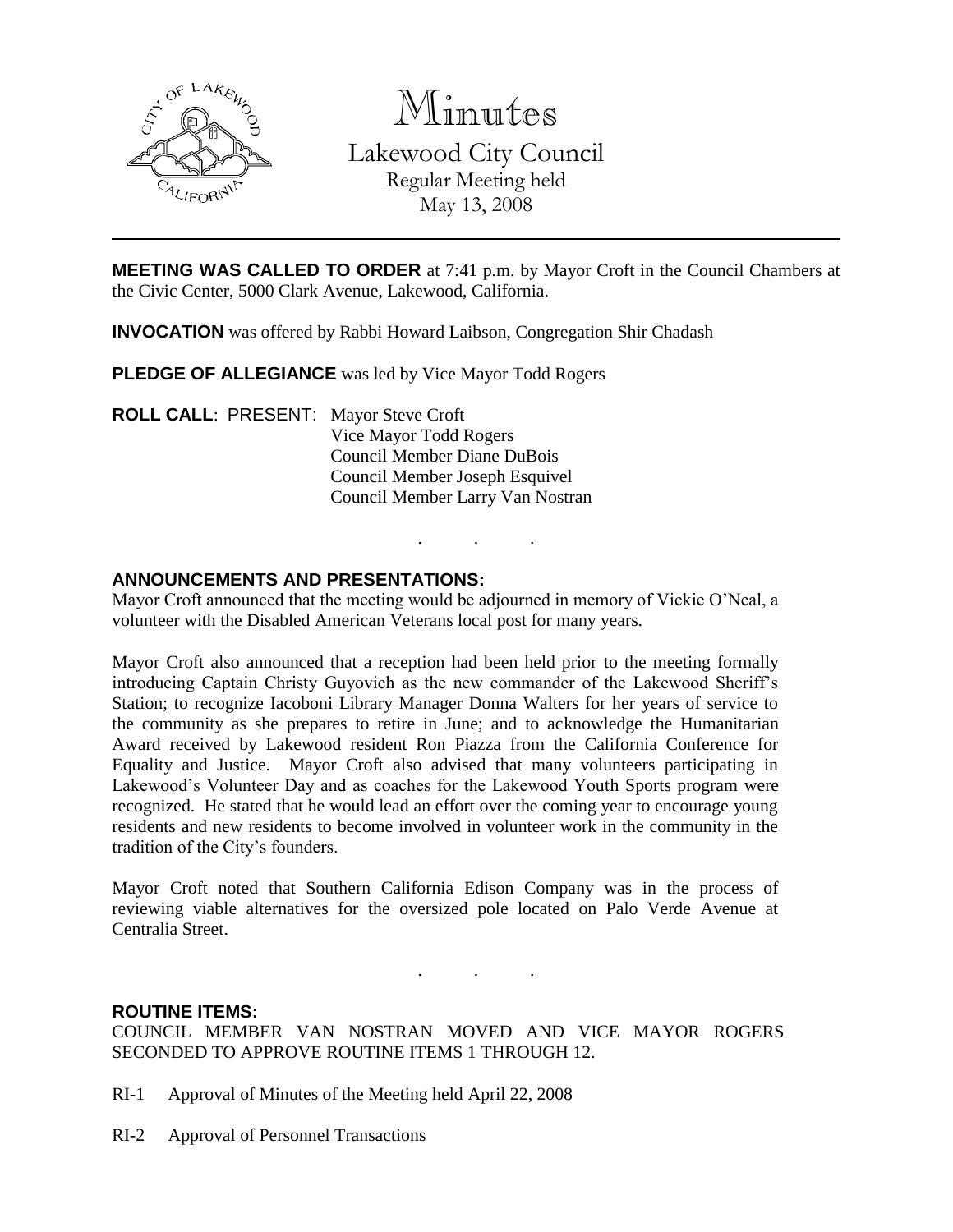City Council Minutes May 13, 2008 Page 2

## **ROUTINE ITEMS:** Continued

- RI-3 Approval of Registers of Demands
- RI-4 Approval of Meeting Reports and Authorizations Pursuant to AB1234
- RI-5 RESOLUTION NO. 2008-14; RESOLUTION OF THE CITY COUNCIL OF THE CITY OF LAKEWOOD APPROVING THE APPLICATION FOR GRANT FUNDS FOR THE CALIFORNIA CLEAN WATER, CLEAN AIR, SAFE NEIGHBORHOODS, AND COASTAL PROTECTION BOND ACT OF 2002, THE WATER, SECURITY, CLEAN DRINKING WATER, COASTAL AND BEACH PROTECTION ACT OF 2002, AND THE SAFE DRINKING WATER, WATER QUALITY AND SUPPLY, FLOOD CONTROL, RIVER AND COASTAL PROTECTION BOND ACT OF 2006 (PROP 84) FOR THE W. SAN GABRIEL RIVER PARKWAY – PHASE 3 DEVELOPMENT
- RI-6 Approval of Extension of Time for Tentative Tract Map No. 62379, 11610 207th Street
- RI-7 Approval of Telecommunications Facility Improvements
- RI-8 Approval of Information Infrastructure Hardware Acquisition
- RI-9 Approval of Network Infrastructure Project
- RI-10 RESOLUTION NO. 2008-15; A RESOLUTION OF THE CITY COUNCIL OF THE CITY OF LAKEWOOD DIRECTING THE PREPARATION OF A REPORT OF DELINQUENT FEES FOR GARBAGE, WASTE AND REFUSE COLLECTION AND DISPOSAL WITHIN THE CITY OF LAKEWOOD, AND SETTING A PUBLIC HEARING THEREON FOR JULY 22, 2008
- RI-11 RESOLUTION NO. 2008-16; A RESOLUTION OF THE CITY COUNCIL OF THE CITY OF LAKEWOOD CONSENTING TO THE ESTABLISHMENT OF PARAMOUNT BOULEVARD FROM CANDLEWOOD STREET TO COVER STREET, WITHIN SAID CITY, AS PART OF THE SYSTEM OF HIGHWAYS OF THE COUNTY OF LOS ANGELES
- RI-12 Consideration of Lakewood Drive Traffic Study

UPON ROLL CALL VOTE, THE MOTION WAS APPROVED:

AYES: COUNCIL MEMBERS: Esquivel, DuBois, Rogers, Van Nostran and Croft NAYS: COUNCIL MEMBERS: None

. . .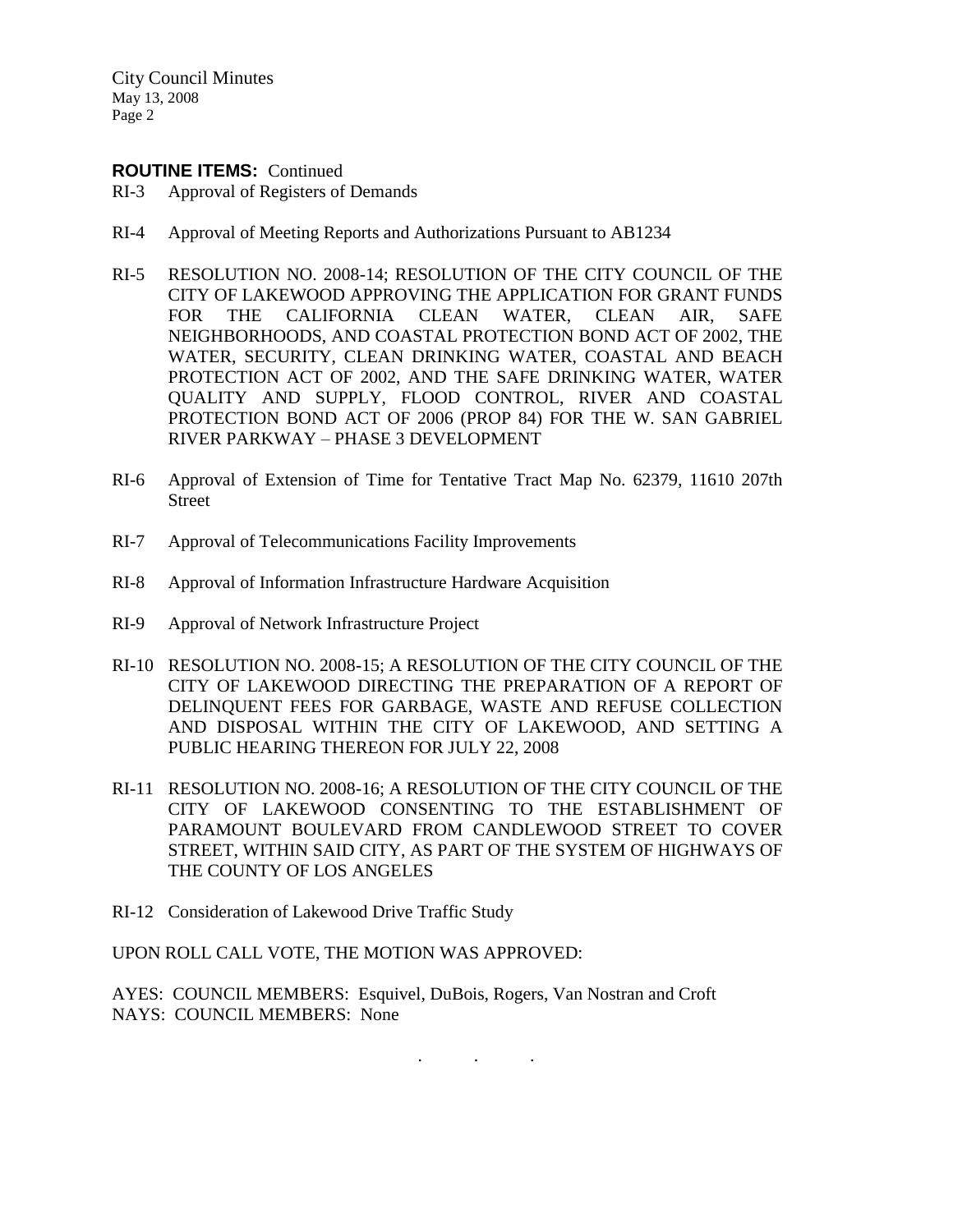# **1.1 • APPEAL OF THE DECISION OF THE PLANNING AND ENVIRONMENT COMMISSION REGARDING CONDITIONAL USE PERMIT NO. 499, AMENDMENT NO. 1, FOR PROPERTY LOCATED AT 4130 PARAMOUNT BOULEVARD**

City Attorney Steve Skolnik explained the procedure the City Council would follow for the appeal and that pursuant to §9407 of the Lakewood Municipal Code, the Council would consider the evidence from the record of the hearing before the Planning and Environment Commission without new testimony unless they requested a new hearing.

Community Development Director Jack Gonsalves made a presentation based on the memo in the agenda and stated that Rustler's Sports Bar and Grill, located at 4130 Paramount Boulevard, currently held a Conditional Use Permit (CUP) to operate an establishment offering alcoholic beverages for sale and consumption on the premises in conjunction with a bona-fide eating establishment. Responding to complaints from the neighboring residential area and calls requiring substantial services from the Sheriff's Department, the Planning and Environment Commission had held a hearing to consider the modification or revocation of the Conditional Use Permit. It was the decision of the Commission to modify the CUP with additional conditions. The letter of appeal requested reconsideration of two of those conditions, the restricted hours of operation and the requirement for two security guards each night.

Mayor Croft, noting that the appellant had been fined by the Department of Alcoholic Beverage Control (ABC) for a number of violations, determined from Mr. Gonsalves that the City had no input into the ABC process that led to either fines or a suspension of license.

Vice Mayor Rogers inquired about the percentage of alcoholic beverage sales compared to food sales on the site. The City Attorney stated that the record of the Commission hearing indicated that food sales were ancillary to the sales of alcoholic beverages.

Morgan Ralls, representing the appellant, John Milam, stated that he had requested additional information on the nature of the calls for service to the Sheriff's Station, but had not received the information. He further stated that it was possible that some of the calls were related to incidents in the common parking area with other businesses in the center. Mr. Ralls also stated that the comparison of calls for service by the Sheriff's Department to other bar businesses in the City was not a fair comparison since the Rustler's business was much larger in square footage.

Karen Ray, Mae Prouty and Dionne Topete spoke in favor of upholding the decision of the Planning and Environment Commission.

COUNCIL MEMBER DUBOIS MOVED AND COUNCIL MEMBER VAN NOSTRAN SECONDED TO CLOSE THE PUBLIC HEARING. THERE BEING NO OBJECTION, IT WAS SO ORDERED.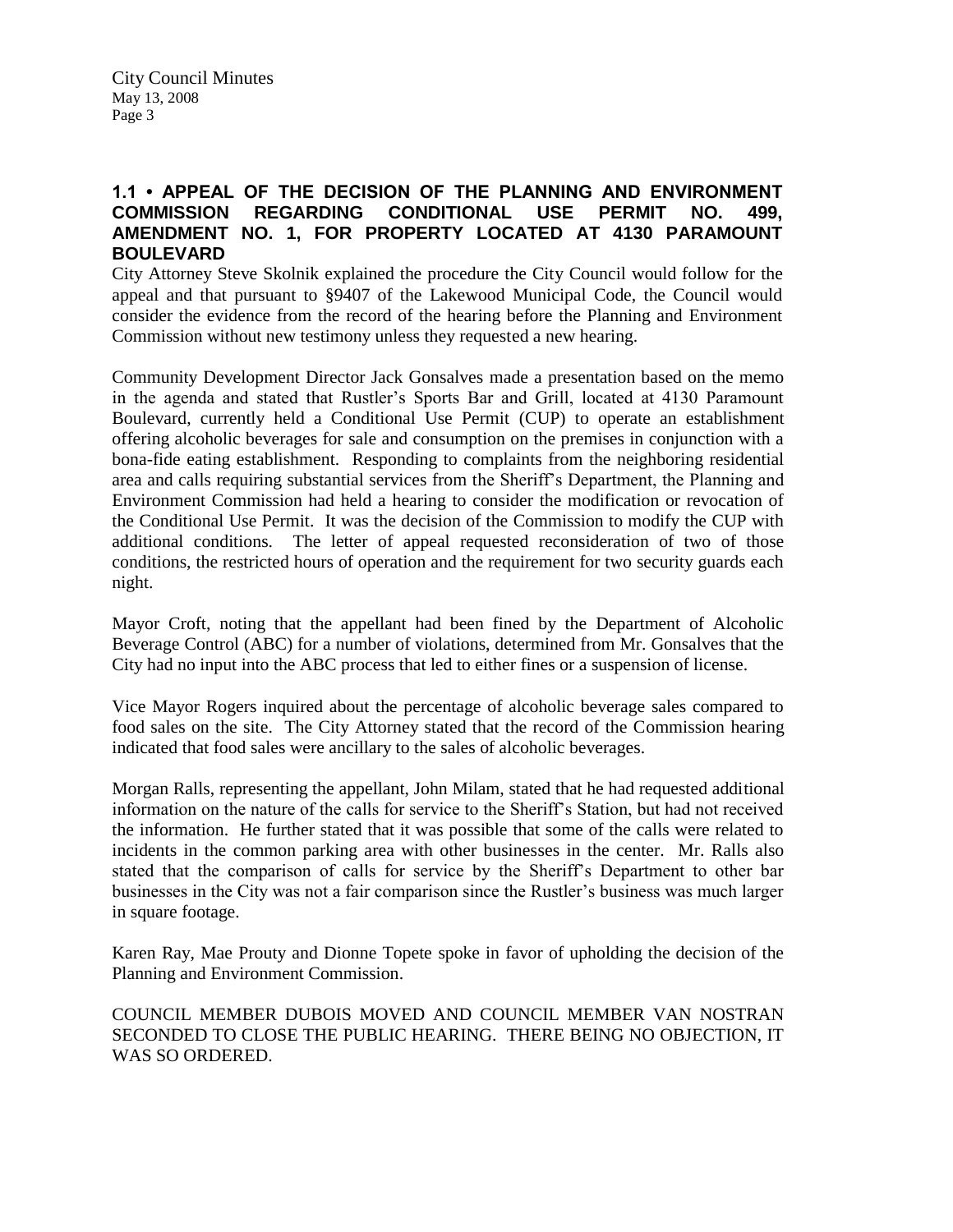City Council Minutes May 13, 2008 Page 4

**1.1 • APPEAL OF THE DECISION OF THE PLANNING AND ENVIRONMENT COMMISSION REGARDING CONDITIONAL USE PERMIT NO. 499** - Continued

Council Member Esquivel confirmed with the City Attorney that the testimony given by the representative of the Sheriff's Department was part of the record of the Commission proceeding.

Vice Mayor Rogers stated that while he was in favor of denying the appeal, he was not convinced that the additional conditions imposed by the Commission would be enough to solve the problems at the subject location.

Council Member DuBois inquired if the City Council could direct that a 60-day review of the effectiveness of the additional conditions be brought back directly to the City Council. The City Attorney confirmed that the Council could choose to take jurisdiction in this case.

Council Member Van Nostran stated he shared Vice Mayor Rogers' concerns and viewed this next 60-day period as a last chance for the business owner to prove that he was able to get his business under control.

Mayor Croft stated that he found a "crimes per square foot" defense of this business to be incredible and that the business owner needed to demonstrate that he was willing to work with the City to alleviate the problems at this location.

COUNCIL MEMBER DUBOIS MOVED AND VICE MAYOR ROGERS SECONDED TO DENY THE APPEAL OF CONDITIONAL USE PERMIT 499, AMENDMENT NO. 1, AND TO REQUIRE A 60-DAY REPORT BE MADE TO THE CITY COUNCIL REGARDING THE BUSINESS.

RESOLUTION NO. 2008-17; A RESOLUTION OF THE CITY COUNCIL OF THE CITY OF LAKEWOOD DENYING THE APPEAL OF THE MODIFICATION IN THE CONDITIONS OF APPROVAL FOR CONDITIONAL USE PERMIT NO. 499 A-1, AND UPHOLDING THE PLANNING AND ENVIRONMENT COMMISSION DECISION TO AMEND CONDITIONAL USE PERMIT NO. 499, 4130 PARAMOUNT BOULEVARD, LAKEWOOD, CALIFORNIA

. . .

UPON ROLL CALL VOTE, THE MOTION WAS APPROVED:

AYES: COUNCIL MEMBERS: Esquivel, DuBois, Rogers, Van Nostran and Croft NAYS: COUNCIL MEMBERS: None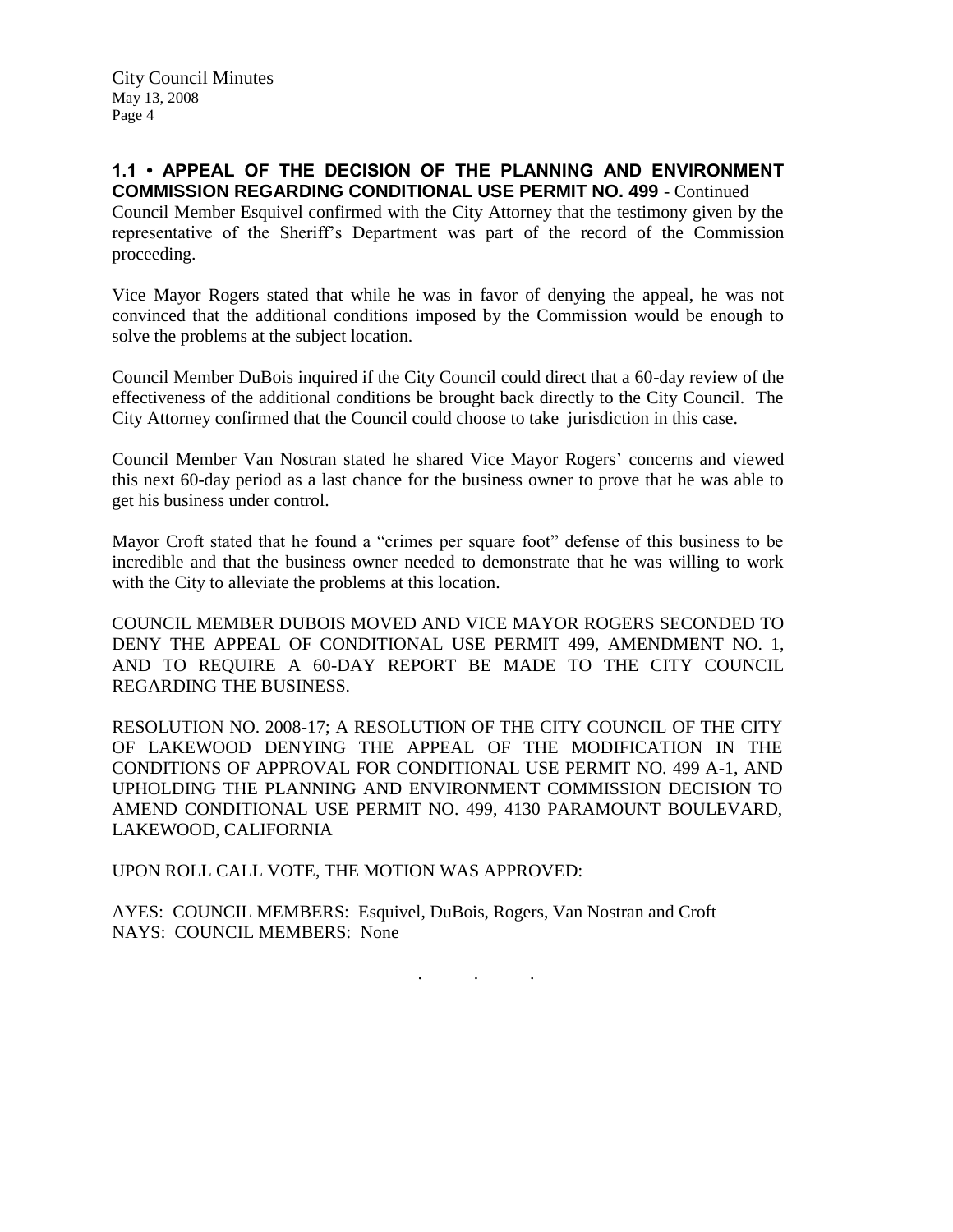# **1.2 • CONSIDERATION OF PERMIT APPLICATIONS FOR SALE OF FIREWORKS**

Administrative Services Director Diane Perkin gave a report based on the memo contained in the agenda and stated that 27 community organizations had submitted application for permits for temporary fireworks stands. Permits were available to nonprofit or tax exempt associations established primarily for patriotic, veteran, civic betterment, religious, welfare, youth or charitable purposes. She advised that the applications had been reviewed by the Public Safety Committee. It was the recommendation of staff that the City Council approve the issuance of permits for temporary fireworks stands to 27 organizations.

Mayor Croft opened the public hearing at 8:35 p.m. and called for anyone in the audience wishing to address the City Council on this matter.

Sharon Pollock, Activities Director for Artesia High School, thanked the City Council for the opportunity to get a permit. She detailed some of the school programs that benefitted from the funds raised at the fireworks stand.

VICE MAYOR ROGERS MOVED AND COUNCIL MEMBER DUBOIS SECONDED TO APPROVE STAFF'S RECOMMENDATION. UPON ROLL CALL VOTE, THE MOTION WAS APPROVED:

AYES: COUNCIL MEMBERS: Esquivel, DuBois, Rogers, Van Nostran and Croft NAYS: COUNCIL MEMBERS: None

# **1.3 • APPLICATION SUBMITTAL FOR COMMUNITY DEVELOPMENT BLOCK GRANT – FISCAL YEAR 2008-09**

. . .

The Director of Community Development made a presentation based on the memo in the agenda and stated that Federal funding came to the City each year through the Community Development Block Grant Program. As a requirement of the Program, staff had prepared an Action Plan detailing the proposed projects for the \$722,690 in funding to be received in fiscal year 2008-09. He noted that 80 percent of the funds would benefit low- and moderateincome persons within the City. It was the recommendation of staff that the City Council conduct a public hearing to receive comments on the Action Plan, approve the Plan, and authorize the City Manager to submit the funding application with the required certification to the Department of Housing and Urban Development.

Council Member Van Nostran inquired about the possibility of funding cuts due to Federal budget constraints. Mr. Gonsalves replied that this funding had already been committed and so were not in danger of being cut.

Mayor Croft opened the public hearing at 8:38 p.m. and called for anyone in the audience wishing to address the City Council on this matter. There was no response.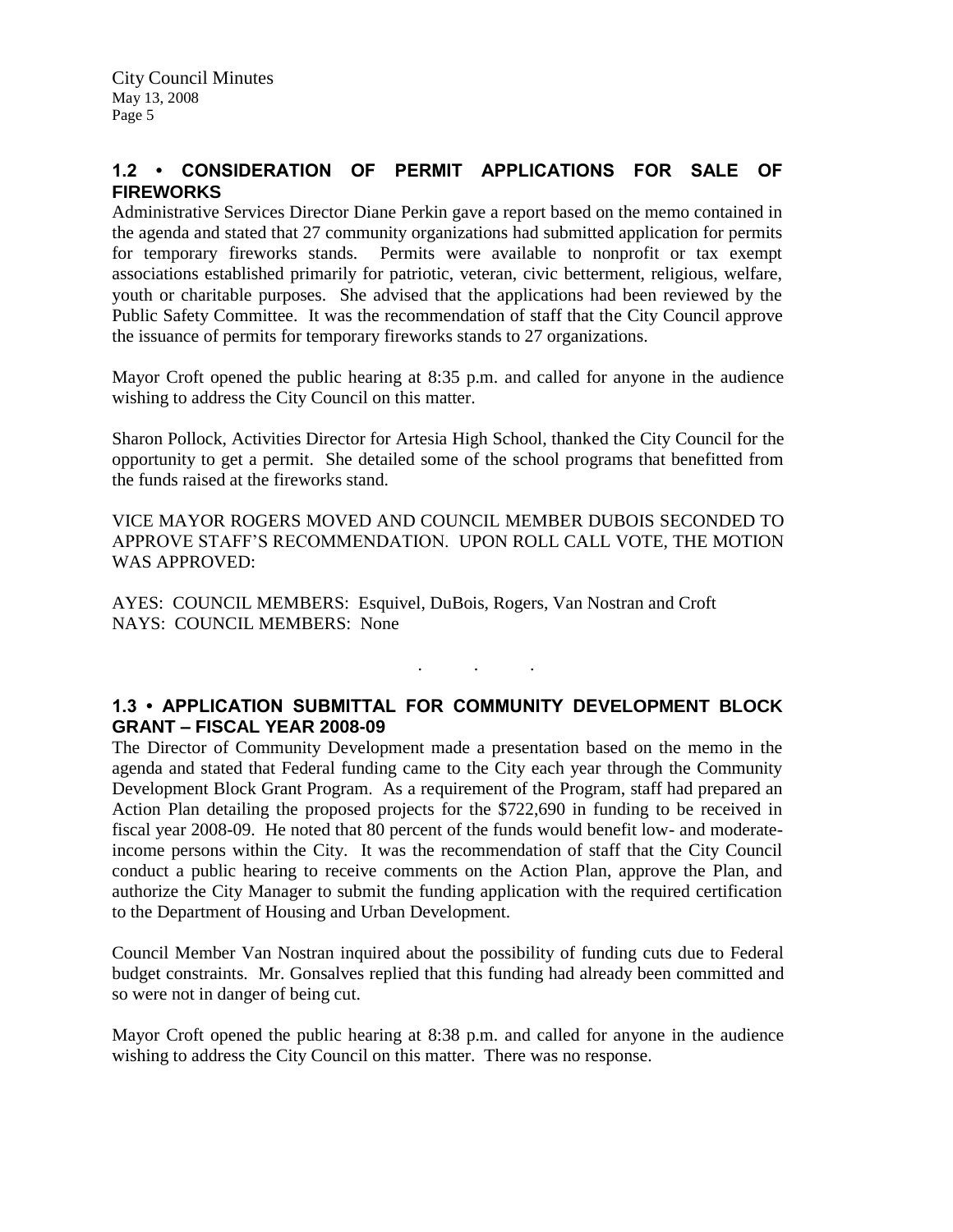## **1.3 • APPLICATION SUBMITTAL FOR COMMUNITY DEVELOPMENT BLOCK GRANT – FISCAL YEAR 2008-09** – Continued

COUNCIL MEMBER VAN NOSTRAN MOVED AND COUNCIL MEMBER DUBOIS SECONDED TO APPROVE STAFF'S RECOMMENDATION. UPON ROLL CALL VOTE, THE MOTION WAS APPROVED:

AYES: COUNCIL MEMBERS: Esquivel, DuBois, Rogers, Van Nostran and Croft NAYS: COUNCIL MEMBERS: None

**2.1 • DECLARING INTENT TO ADOPT COUNTY OF LOS ANGELES UNIFORM BUILDING, PLUMBING, ELECTRICAL AND MECHANICAL CODES BY REFERENCE**

. . .

The City Attorney advised that the City was mandated by State law to adopt new building codes by reference and that the proposed resolution would introduce the enabling ordinance and set a public hearing date.

The Director of Community Development noted that although the codes had been adopted at the State level, Lakewood would be adopting a version that included modifications specific to Los Angeles County.

RESOLUTION NO. 2008-18; A RESOLUTION OF THE CITY COUNCIL OF THE CITY OF LAKEWOOD DECLARING ITS INTENTION TO AMEND THE LAKEWOOD MUNICIPAL CODE BY ADOPTING THE CALIFORNIA BUILDING CODE, CALIFORNIA PLUMBING CODE, CALIFORNIA MECHANICAL CODE AND THE ELECTRICAL CODE AND DECLARING ITS INTENTION TO ADOPT ORDINANCE NO. 2008-2 ENTITLED "AN ORDINANCE OF THE CITY COUNCIL OF THE CITY OF LAKEWOOD AMENDING THE MUNICIPAL CODE BY ADOPTING BY REFERENCE COUNTY OF LOS ANGELES 2008 BUILDING CODE, COUNTY OF LOS ANGELES 2008 ELECTRICAL CODE, COUNTY OF LOS ANGELES 2008 PLUMBING CODE, AND COUNTY OF LOS ANGELES 2008 MECHANICAL CODE, AND AMENDING THE BUILDING, PLUMBING, MECHANICAL, AND ELECTRICAL CODES OF THE CITY OF LAKEWOOD," AND SCHEDULING A HEARING THEREON BEFORE THE CITY COUNCIL IN THE COUNCIL CHAMBERS AT 5000 CLARK AVENUE, LAKEWOOD, CALIFORNIA, AT 7:30 P.M. ON TUESDAY, JUNE 10, 2008

ORDINANCE NO. 2008-2; AN ORDINANCE OF THE CITY COUNCIL OF THE CITY OF LAKEWOOD AMENDING THE MUNICIPAL CODE BY ADOPTING BY REFERENCE COUNTY OF LOS ANGELES 2008 BUILDING CODE, COUNTY OF LOS ANGELES 2008 ELECTRICAL CODE, COUNTY OF LOS ANGELES 2008 PLUMBING CODE, AND COUNTY OF LOS ANGELES 2008 MECHANICAL CODE AND AMENDING THE BUILDING, PLUMBING, MECHANICAL AND ELECTRICAL CODES OF THE CITY OF LAKEWOOD